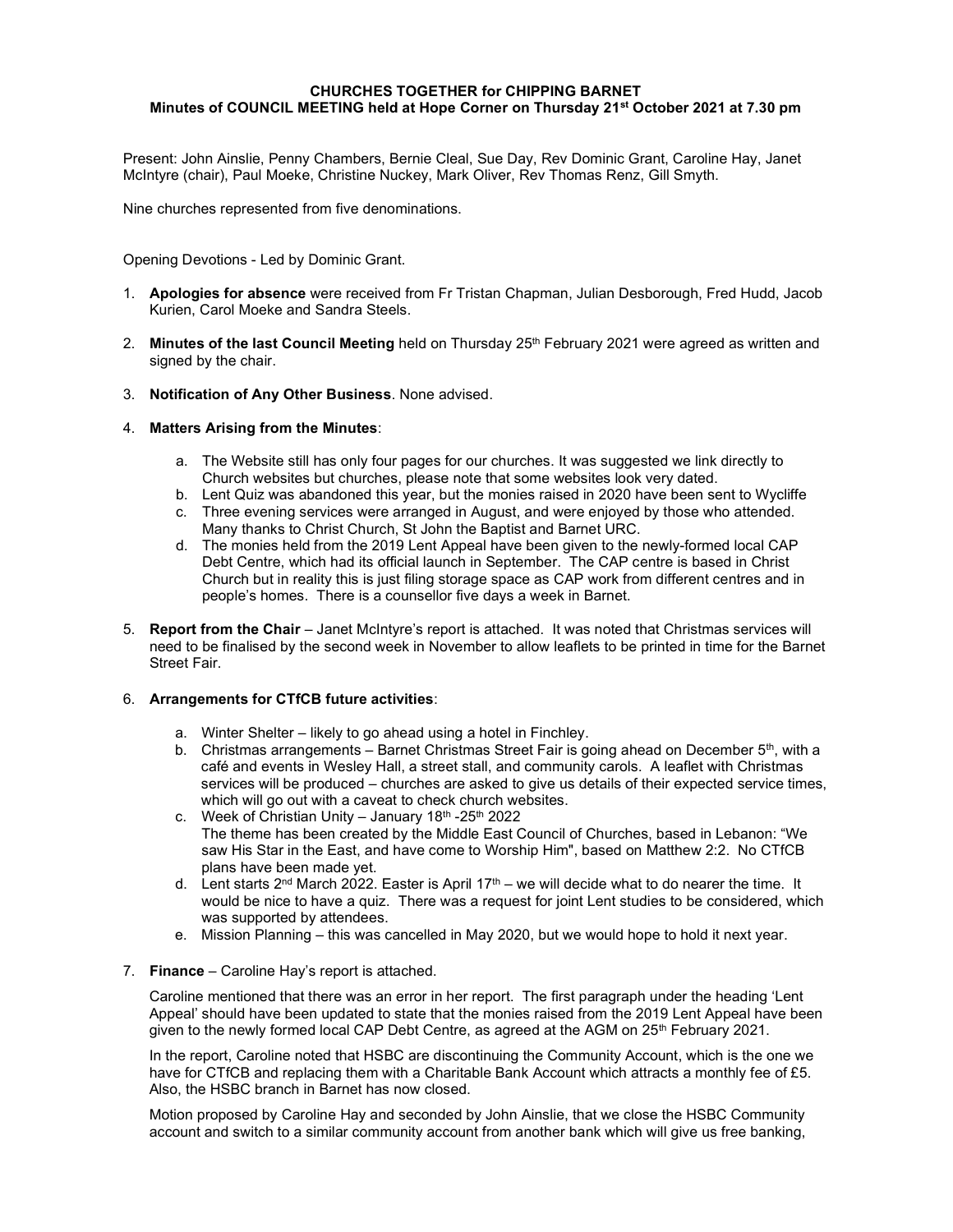the choice of bank to be made by the Exec once further research has been carried out. Motion carried unanimously.

A number of suggestions were made regarding possible bankers.

8. Constitution – an opportunity to discuss the proposed changes

A working group have taken our old constitution (agreed 2014), and melded it with the new Churches Together in England (CTE) template (2016), to produce a new draft. Comments have been added to the draft explaining the decisions that were made by the working group. The draft was reviewed section by section in the meeting.

Section 1 – Basis – largely unchanged but made more flexible by saying our outreach is for the benefit of 'the local community' rather than 'the Chipping Barnet community'.

Section 2 – Object - new section lifted from the CTE template.

Section 3 – Aims – the various uses of the word 'member' were explained and are covered in the footnote. Attendees felt that a) and b) needed to be reworded to make the focus 'Christians from local Churches' as we are bringing together Christians from the Member Churches, not the Churches themselves. Point f) has been added to reflect the importance of BCA, together with a footnote describing how BCA was formed and what BCA does.

Section 4 – Reviewing the Basis, Object and Aims – there was discussion around the frequency of the review, whether annually or every three years. It was noted that previously reviewing the aims had been on the agenda once a year. It was agreed to keep the review annual and was suggested that the October meeting was the best time to carry out the review.

Section 5 – Relationships – there was a query regarding whether there was a minimum number of Churches needed for BCA. What happens if too many Churches opt-out?

Section 6 – Membership – this needs to be extended to allow for termination of membership if a Church no longer meets the aims. There was some discussion around how this might arise and what steps we should take if it does. Janet will draft some wording and circulate to attendees for comment.

Section 7 – The Council and its Membership – attendees endorsed the working group's decision to keep the 'Council' and not to follow the CTE terminology 'Enabling Group'. It was agreed to change c) to say 'such co-options (other than Office Holders) not exceeding 25%'.

Section 8 – Meetings and Proceedings of the Council – the working group felt that the Council should meet more frequently so reps feel more connected to the decision-making. They also felt that having a Council meeting on the same evening as the AGM led to a very long evening. The working group proposed that we meet three times a year with the AGM in February and Council meetings in May/June and October. This was agreed. A sign in sheet will be devised where members sign against their Church and the Churches are grouped by denomination.

Section 9 – The Annual General Meeting – it was agreed that 2 months' notice of the date will be given and one months' notice of the agenda.

Section 10 – Office Holders – the suggestion to replace the Reps' Rep with a Prayer Secretary was well received. There was discussion around the scope of the Prayer Secretary and it was agreed that, for privacy reasons, individuals would not be mentioned but groupings could (e.g. 'there are a lot of elderly people in Church X who are finding winter particularly difficult' is acceptable but not 'Jane Smith is finding pregnancy difficult').

Section 11 – Election of Office-Holders – there was a lot of discussion around elections with the following changes agreed:

- a) After some discussion, it was agreed that there must be at least one year break after 6 years in the same role. It was also agreed that no-one should be re-elected to the same role unless they have been re-nominated, and have agreed to stand
- b) Nominations should be communicated to Council Representatives not less than 4 days before the AGM so there is time to consider the suitability of the people nominated.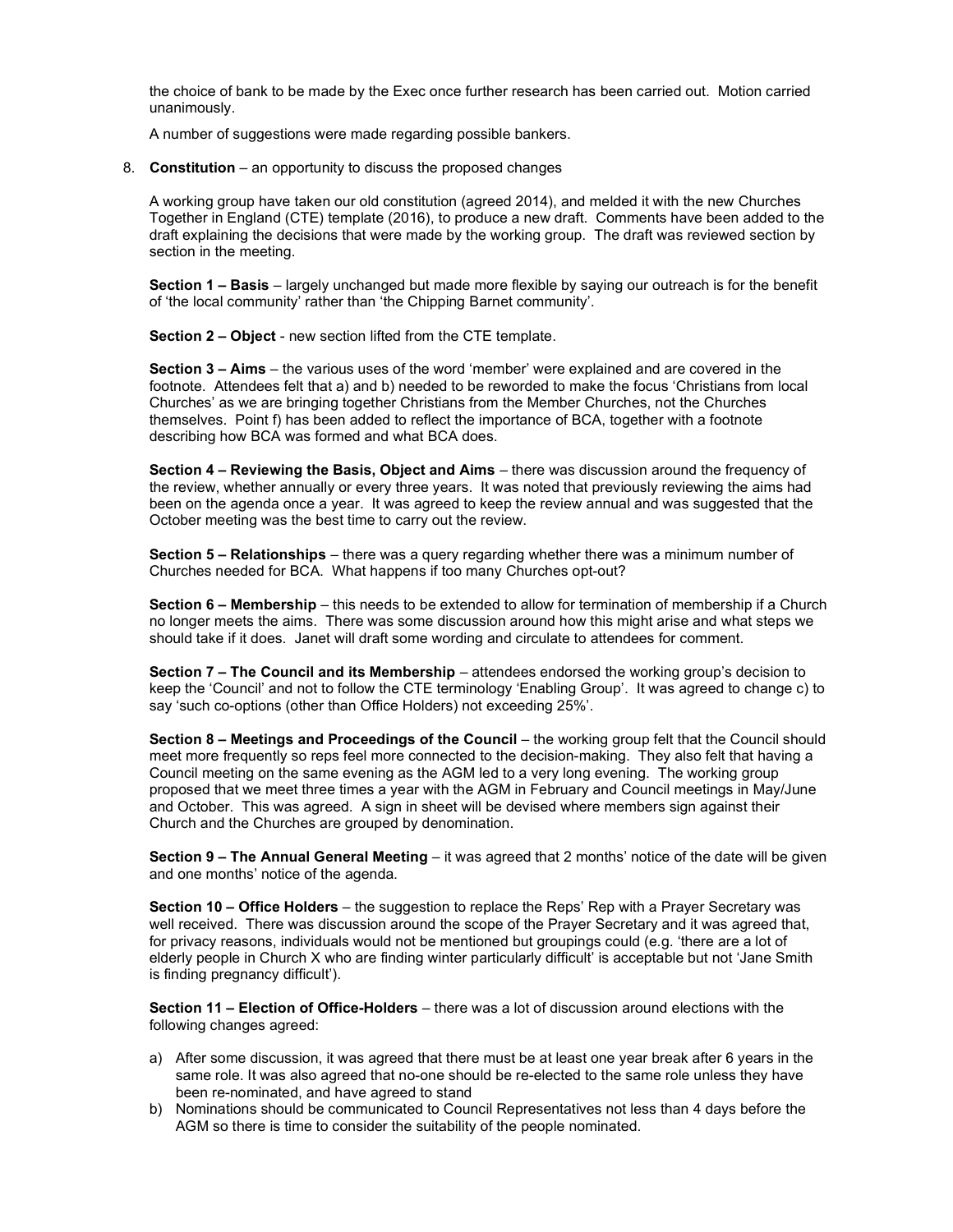- c) It was agreed that there should always be a ballot. This ballot should allow people to express their confidence in the candidates, as well as their preference if there is more than one nomination.
- d) No changes
- e) The first 'appointed' should be changed to 'elected' and the second 'appointed' to 'serving'
- f) 'Member Churches' should be changed to 'members of Council' as they are the Office-holders of the Council, not of the Member Churches.

Section 12 – Standing Committee – it was agreed to use the term 'Standing Committee' rather than 'Executive'.

#### Section 13 – Ministers' Group – no changes proposed.

Section 14 – Finance - In part c) change 'signature' to 'approval' as number of signatures may change depending on which bank we move to. The independent examiner referred to in d) is appointed for the following year.

#### Section 15 – Amendment of the Constitution – no changes.

[Post meeting note – a paragraph was missed out from the draft that would have allowed minor changes to be made during the AGM – without it, the references to 'revised' and 'revision' in f) and g) don't make sense. This will be included it in the text when recirculated, as an alteration.]

This constitution will be agreed under the '2014 Constitution' rules – but Reps are urged to consult with their churches, and come to the AGM prepared to vote according to their church's opinions, rather than their private views. Janet is very willing to come to any church's decision-making body to explain both Churches Together and the new Constitution, if that will help.

If Council feel that some elements of the new Constitution may be unacceptable or could be better worded, the AGM may choose to reject certain aspects without rejecting the whole.

#### 9. Reports

- a. Prayer Breakfasts covered in the Chair's report.
- b. BCA and Hope Corner Community Centre Julian Desborough's report is attached. This report was well received and council members felt it gave a good description of the activities taking place in Hope Corner and the emergence from lockdown.

#### 10. Declared AOB – None declared

It was agreed that Council meetings should be alternated between Tuesdays and Thursdays to accommodate churches who have regular meetings on Thursdays.

John Ainslie proposed a vote of thanks to Janet and colleagues for all the work done on the constitution. Janet thanked Dominic for his valuable contributions.

#### 11. Dates of next meetings:

BCA AGM: Monday 29<sup>th</sup> November 2021

Council Meeting and AGM: Thursday 24<sup>th</sup> February 2022

Closing prayer – Led by Dominic Grant

Meeting closed at 9.45 pm.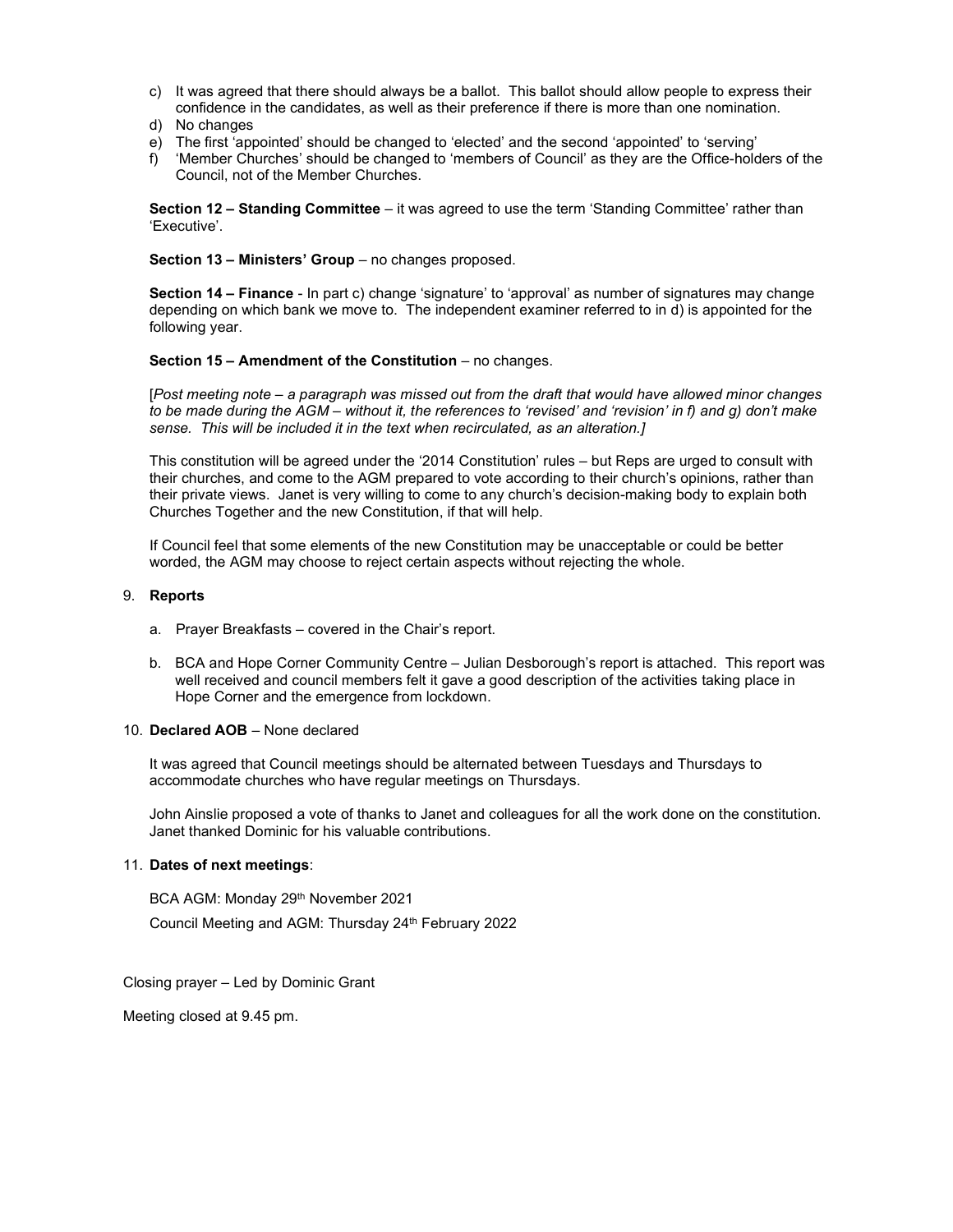- 1. First of all, thank you all for coming and isn't it wonderful to be able to meet together again in person! In recent weeks, I have had the pleasure of visiting most of our churches to join in with a Sunday service: it has been a great time of getting to know you all. While I haven't quite managed to visit everyone yet, I hope to have done so before the end of November. It has been a joy to see people singing together, having tea & coffee afterwards, and generally emerging from Covid restrictions. Thank you all for your generous welcomes.
- 2. Executive & Clergy

A special group of people whom I would like to thank are the Exec, who have given many hours to the task of creating a new constitution that is fit for purpose. I am also grateful for the unstinting support of our Clergy, who have given so much to their own churches through the pandemic and all its uncertainties, while supporting each other through the challenges it has brought - and have still made time to consider the needs of Churches Together. I am also glad to be able to report that we have a FULL COMPLEMENT of clergy at all our churches, as Rev. Sam Rossiter-Peters has moved into the St John's vicarage ahead of his induction on November  $9<sup>th</sup>$  – and we also welcome Adele back to Barnet – she is working within the Hospital chaplaincy team, as well as two days a week at Monken Hadley.

3. Activities

Our usual Good Friday and Easter activities were not possible – they would have been difficult, legally, but also because it was felt that we were not ready to meet together in such numbers. However, we did manage to meet together on three Sunday evenings in August, and I would like to thank Christ Church Barnet for opening its New Wine relay to all our church members, St John's for organising a Choral Evensong, and Barnet URC for their Songs of Praise. I would also like to thank all those church members who turned up to worship God together, and those who organised the services.

4. Prayer

Prayer meetings have continued on zoom regularly each month, and I would like to thank those that have joined us, and also Penny and Carol who organised October's meeting, when I was unable to host it. Zoom (and other similar technologies) have been a lifeline for our common worship and togetherness during the last two years, and we continue to rejoice in all that we have achieved through technology when it has been impossible to meet in person. Prayer is such an important part of our family life, and I look forward to the time (hopefully, very soon), when we can meet in person for prayer.

5. Constitution

Exec and others have spent a good deal of time on this, and we will look at the results later. We wanted to tidy up some issues around BCA membership, and we also discovered a new model from Churches Together in England, which has largely been incorporated into our new version. But for me, the biggest part of it was a renewed emphasis on the fact that it is our members (the churches) who need to be at the heart of our decision-making. While this has always been the intention, it is more difficult in practice to ensure that churches are properly consulted – and there are new protocols to ensure that they are at least invited to make decisions, and given time to understand the issues.

The final decision on whether or not to adopt this will be taken at the AGM in February, and will use the existing protocols (where Council members will vote), but I would urge you all to make sure that the decision-making bodies of your churches are fully informed, and that you make your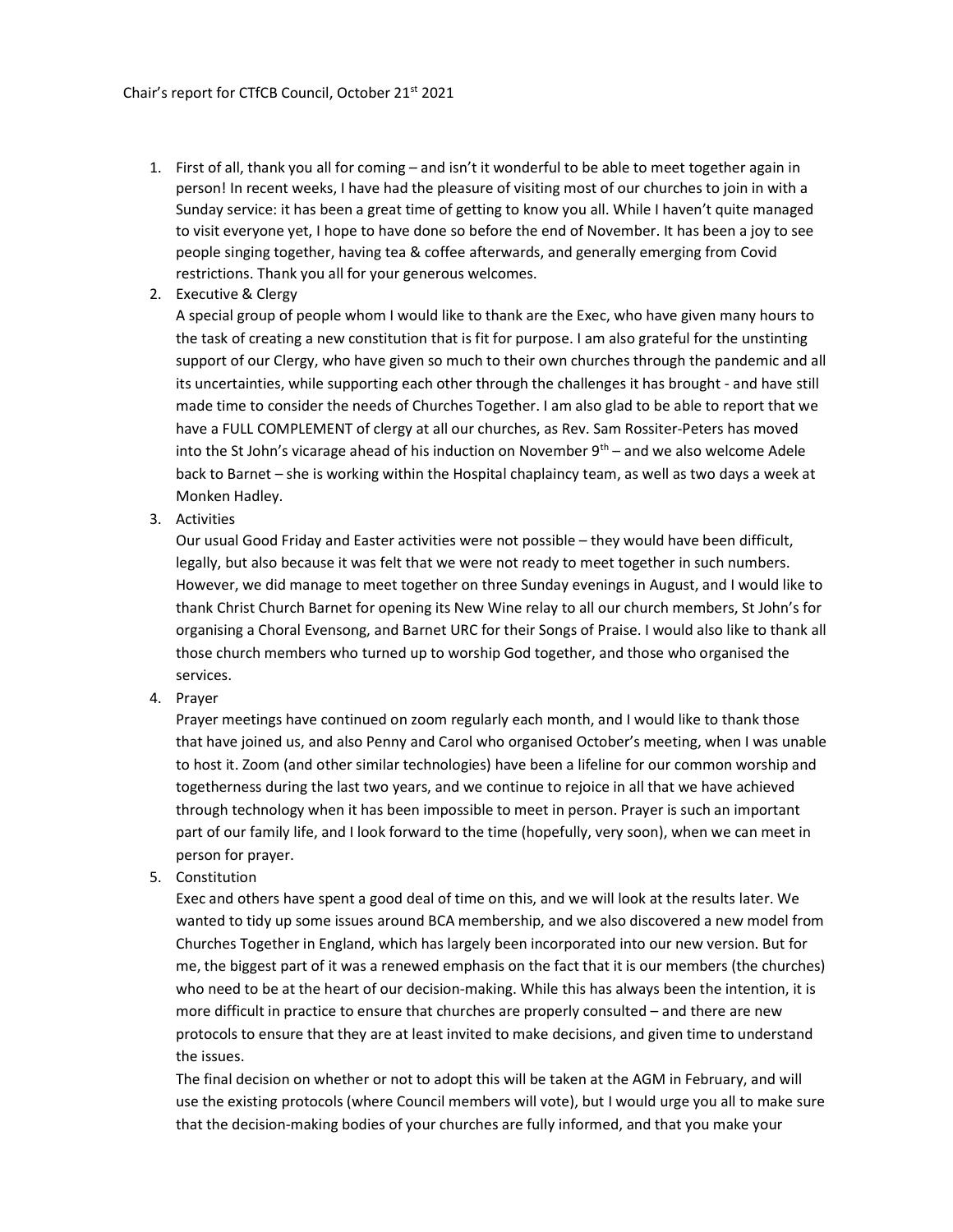decisions in the light of their wishes. If you wish, I am more than happy to attend your church meeting, to explain or answer questions.

For tonight, I would ask you to take time to discuss the document, and make sure you understand it: I would also welcome any suggestions on how to improve it.

6. Future Plans

Barnet Fayre expects to go ahead on December 5<sup>th</sup>, and we will be using Wesley Hall as a venue for some of the performances, as well as craft stalls and our café. We have not yet made a decision about a stall in the High Street, but we have been asked if we can provide Community Carols towards the end of the day.

Last year we didn't provide a leaflet with Christmas services (mostly because there was so much uncertainty about if and how we could conduct public worship), but I hope it will be appropriate to do so this year. We will be asking all churches to give us details of their plans, so that we are prepared.

January will give us another Week of Prayer for Christian Unity, which we will hold – hopefully in person, but we know that Zoom works as a backup.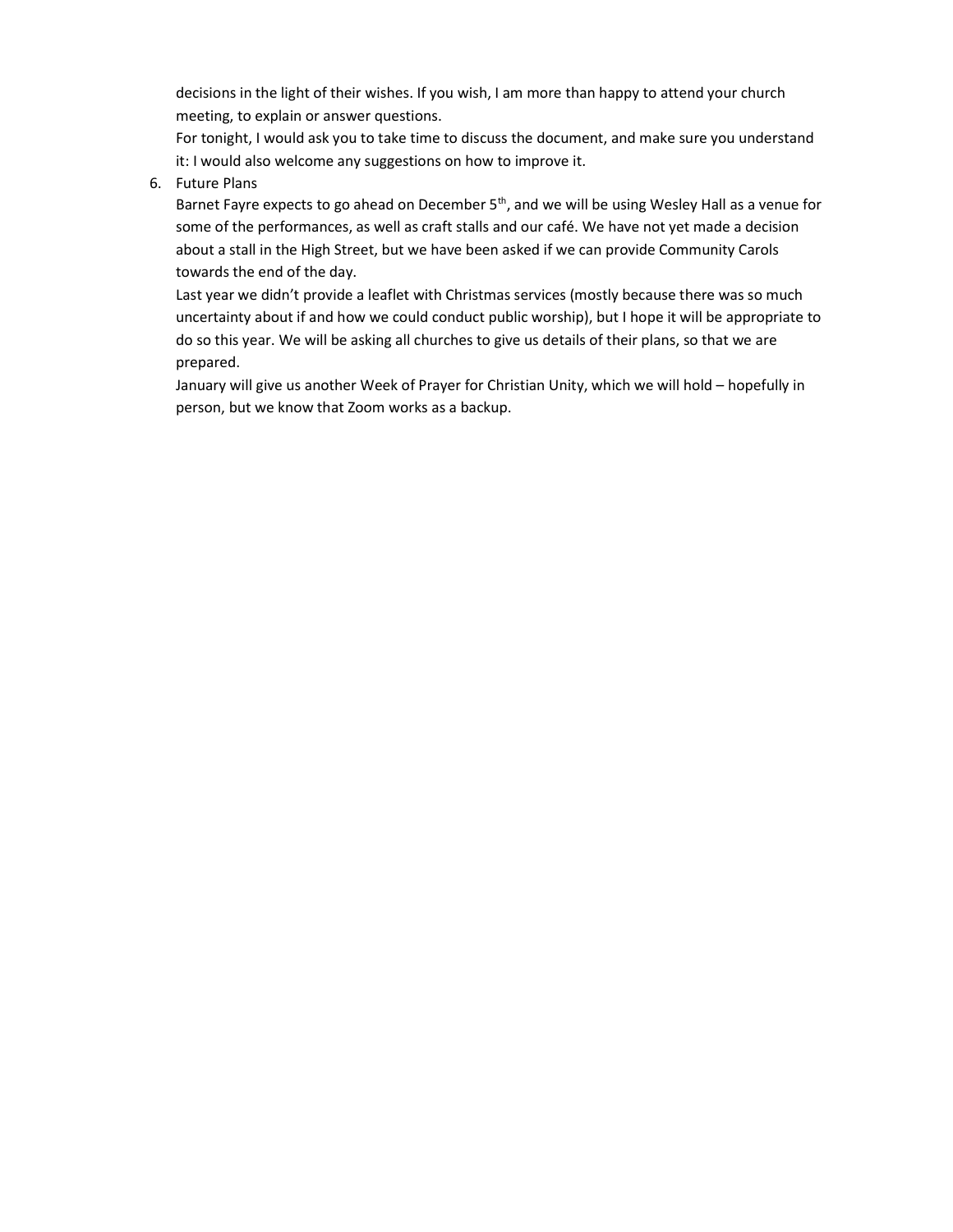## Churches Together for Chipping Barnet

## Finance Report for Council Meeting on 21st October 2021

## Purpose

The purpose of this report is to present the balance sheet for 2021 up to the current date and report on income and expenditure.

## **Introduction**

In 2021 we have again been affected by Covid-19 with various restrictions in place during the first half of the year. The Good Friday Walk of Witness and Easter Sunrise service could not happen; the Week of Prayer for Christian Unity and monthly prayer meetings happened online and the August Evening Services were restricted. However, the Barnet Street Fayre is currently going ahead on  $5<sup>th</sup>$  December. The consequence of this on the finances is that some of the expenses budgeted for will not happen.

## Balance as at 29th September 2021

The net assets at the start of 2021 were £3350.40. An additional £1232.86 was held in the bank account for CAP from the 2019 Lent Appeal and £527 for Wycliffe Bible Translators from the 2020 Lent Appeal.

The current balance as at 29/09/21 is £1,835.80. This will increase as letters for 2021 subscriptions were not sent out until October and some have already been paid.

Details of receipts and payments can be found on pages 3 and 4. The AGM on 25<sup>th</sup> February agreed to adopt a deficit budget for the current year.

### Subscriptions

The 2020 AGM approved a subscription increase of 10% with small churches paying £88, medium churches paying £165 and large churches paying £825.

The Covid-19 pandemic then struck and with finances uncertain, subscriptions were requested much later than normal and not chased. As a consequence, some subscriptions were not collected, largely due to oversights or letters not reaching the correct person.

At the AGM on 25<sup>th</sup> February 2021, it was agreed to retrospectively reverse the 10% increase charged last year (2020) and keep subscriptions at the lower level again this year (2021). Small churches will pay £80 for each year; medium size churches will pay £150 for each year. Large Churches will pay £750 for 2020 and a reduced rate of £500 for 2021.

Letters were sent out on 12<sup>th</sup> October requesting payment of the balance for the 2 years and the amount owed by each church is shown on page 4 of this report.

## Barnet Churches Action

A grant of £3000 was made in 2021 towards the work at Hope Corner Community Centre.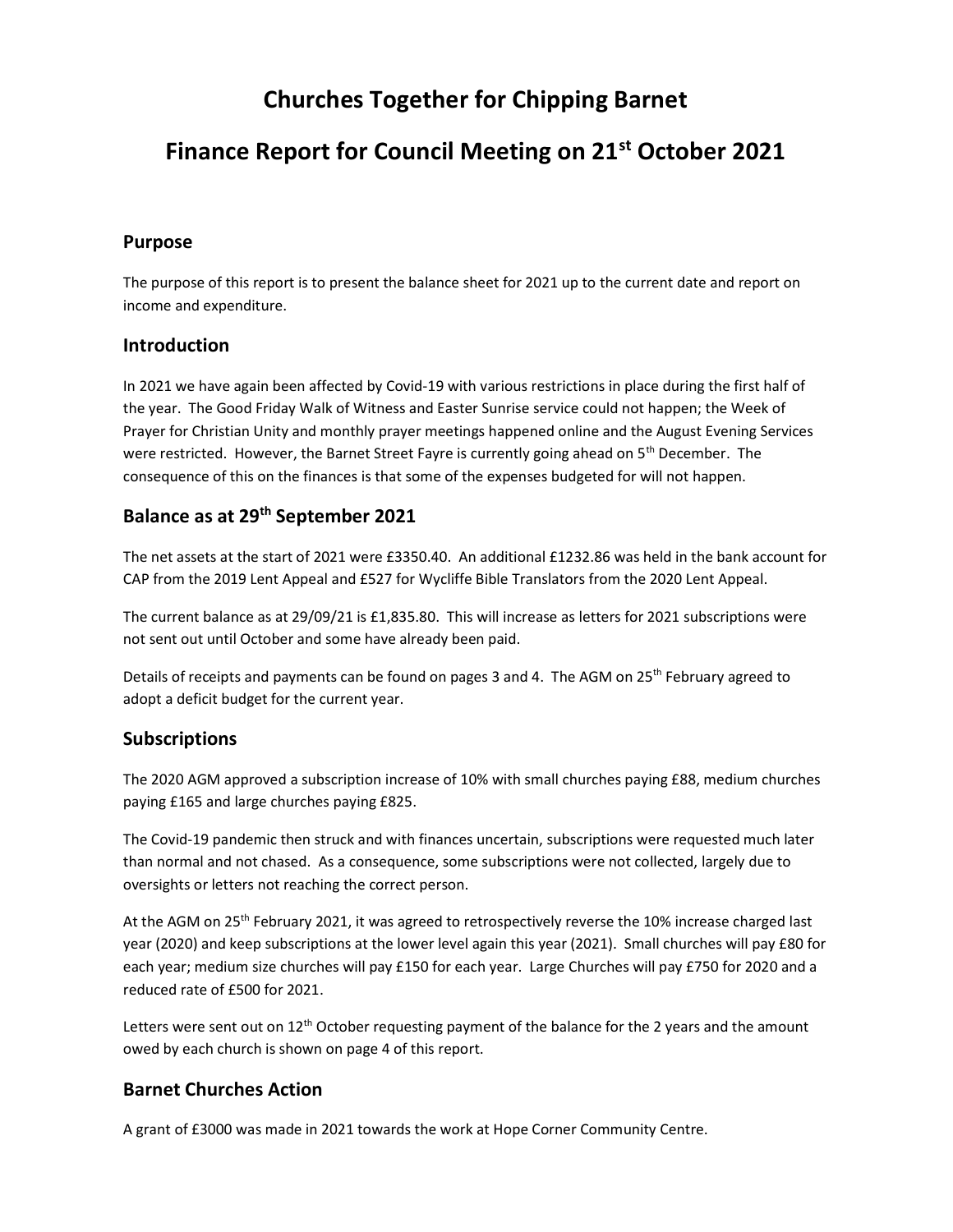## Barnet College Chaplaincy

There is a budget of £200 which can be used for expenses for the work of the chaplaincy at Barnet College. We have not made any payments so far this year.

## Expenses

We have paid the £165 subscription to Churches Together Hertfordshire and £21.60 for our internet domain name and generic email addresses. Other expenses are included in the budget, including £300 for Christmas leaflets and expenses for the Street Fayre. No donation to the Night Shelter will be made as the Night Shelter is operating in a different way this year and we do not envisage holding a Day of Reflection.

## Lent Appeal

2019 - £1232.86 was raised for CAP which has been held for a future local job club. The CTfCB Council need to decide whether to continue holding these funds or pass them on to CAP headquarters.

2020 – £527 was raised for Wycliffe Bible Translators. As the National Lockdown came in the middle of Lent, very little was raised through the Churches with the bulk of the funds coming from the Quiz. This has been sent to Wycliffe but not yet cashed.

2021 - the Council agreed in February that there would be no formal Lent Appeal this year and there has not been a Quiz.

## Budget 2022

The budget for 2022 will be agreed by the Executive and is likely to be similar to the 2021 budget.

### Bank Account

HSBC are discontinuing the Community Account, which is the one we have for CTfCB and replacing them with a Charitable Bank Account which attracts a monthly fee of £5. Also, the HSBC branch in Barnet has now closed.

I've done some research and most other banks are still offering free accounts for charities and clubs etc, although some are not opening new accounts at the moment due to high levels of demand.

I would like to propose that we close the HSBC Community account and switch to a similar community account from another bank which will give us free banking, the choice of bank to be made by the Exec once further research has been carried out.

Caroline Hay CTfCB Treasurer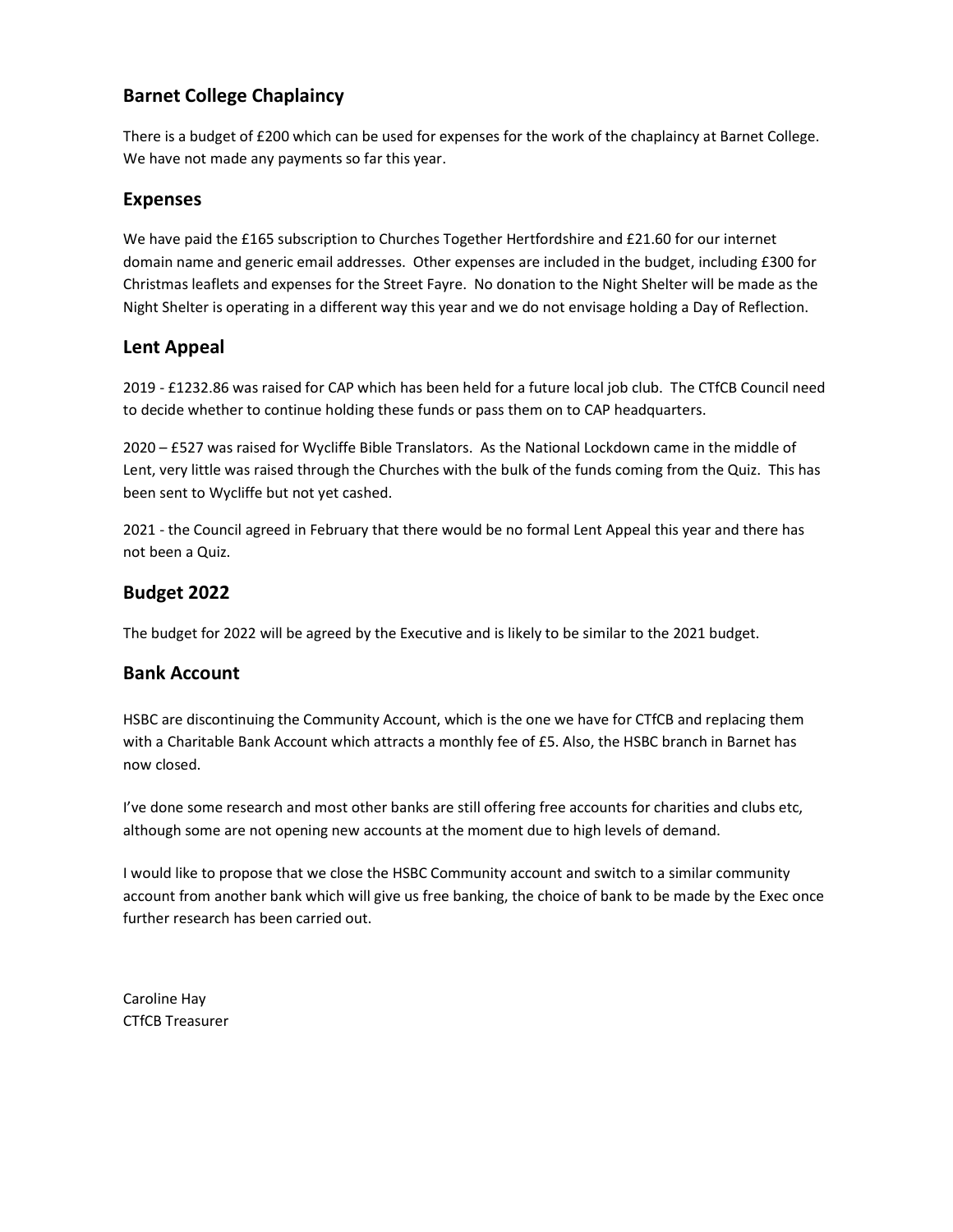# CHURCHES TOGETHER FOR CHIPPING BARNET Balance as at 29/09/2021

| <b>Receipts</b>                                                                                                                                                                                                  |                       | <b>Budget</b><br>2021            | <b>Actual</b><br>2021              |  |
|------------------------------------------------------------------------------------------------------------------------------------------------------------------------------------------------------------------|-----------------------|----------------------------------|------------------------------------|--|
| Members' Subscriptions.<br><b>Coffee Stop Donations</b><br><b>Donations</b>                                                                                                                                      |                       | 3,204<br>300                     | 1,145                              |  |
|                                                                                                                                                                                                                  | <b>Total Receipts</b> | 3,504                            | 1,145                              |  |
| <b>Payments</b>                                                                                                                                                                                                  |                       |                                  |                                    |  |
| Lent Appeal CAP payment (Collected in 2019)<br>Lent Appeal Wycliffe payment (Collected in 2020)<br>Insurance (including Christmas Fayre Stall)<br><b>United Service Expenses</b><br>Copying<br>Lent Appeal costs |                       | 1,233<br>527<br>100<br>100<br>30 | 1,232.86                           |  |
| Barnet Churches Action (for Community Centre)<br><b>Barnet Churches Action (mission)</b><br>Good Friday witness (expenses)<br>Christmas advertisement<br>Christmas carols (expenses)                             |                       | 3,000<br>230<br>30<br>300        | 3000.00                            |  |
| <b>Barnet College Chaplaincy</b><br>Subscriptions - CT in Hertfordshire                                                                                                                                          |                       | 200<br>165                       | 165.00                             |  |
| <b>Night Shelter</b>                                                                                                                                                                                             |                       |                                  |                                    |  |
| <b>Sundries</b><br>Day of Reflection                                                                                                                                                                             |                       | 50                               | 21.60                              |  |
| <b>Barnet Fayre Expenses</b>                                                                                                                                                                                     |                       | 200                              |                                    |  |
|                                                                                                                                                                                                                  | <b>Total Payments</b> | 6,165                            | 4,419.46                           |  |
| Net Receipts/(-payments) during period<br>Balance at beginning of period (incl Lent appeals)                                                                                                                     |                       |                                  | -----------<br>3,274.46<br>5110.26 |  |
| Bank balance at end of period                                                                                                                                                                                    |                       |                                  | 1,835.80                           |  |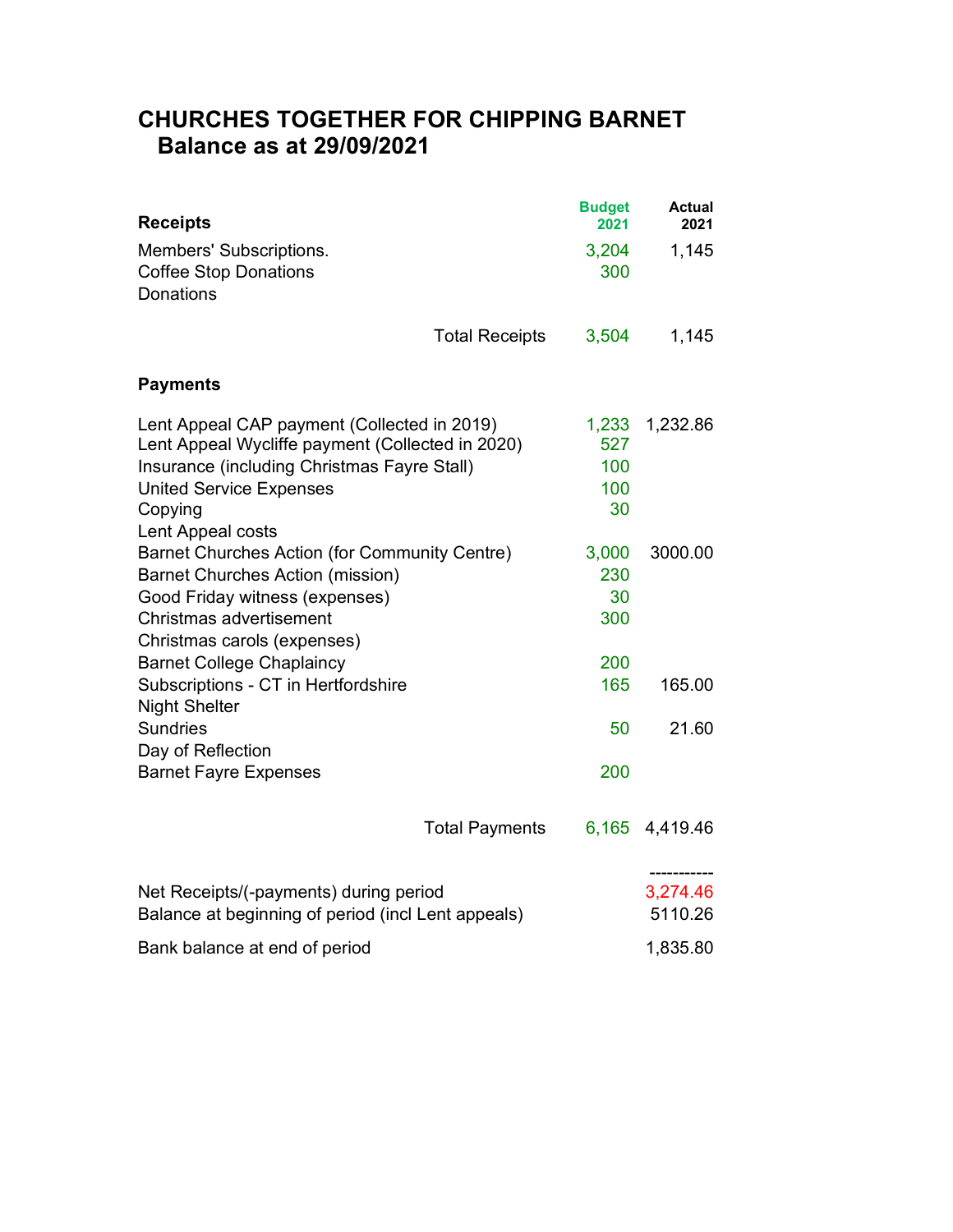# Budgeted Income from Churches 2021

|                               | <b>Budget</b> | Actual |
|-------------------------------|---------------|--------|
|                               | £             | £      |
|                               |               |        |
| <b>Barnet Brookside</b>       | 72            |        |
| <b>Christ Church</b>          | 425           |        |
| Mary Immaculate & St Gregory  | 1,250         | 825    |
| St John Baptist               | 500           |        |
| St Mark's                     | 135           |        |
| St Mary the Virgin, M. Hadley | 135           |        |
| St Peter's                    | 160           | 80     |
| St Stephen's                  | 160           | 80     |
| <b>Underhill Baptist</b>      | 135           |        |
| <b>URC Wood Street</b>        | 72            |        |
| <b>URC Chesterfield Road</b>  | 160           | 160    |
| <b>Total</b>                  | 3,204         | 1,145  |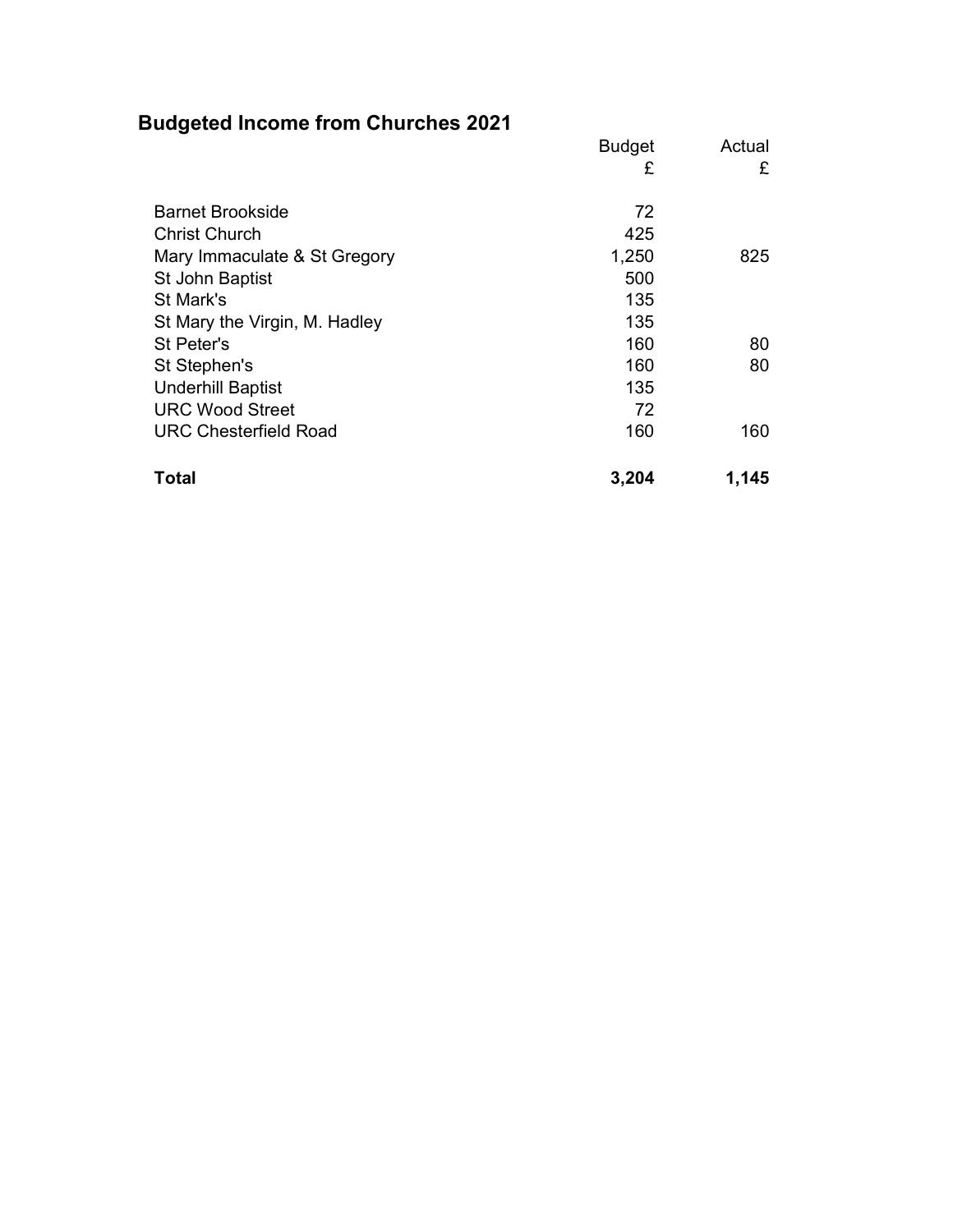### Hope Corner Community Centre

Report from Julian Desborough (Secretary, Barnet Churches Action)

The centre re-opened in May and has gradually got most services and projects back up and running. Several activities have actually moved on and developed extra dimensions.

- Seniors' lunch club on Tuesdays has restarted and is attended by 25-30 people. We have also had Age UK put on Flower Arranging sessions prior to the lunch and this has proved popular.
- The Lunch in the Community delivery service has continued to 10-12 residents who are either unable to leave their homes or are nervous about coming out. We are seeking further funding for this from a local council source.
- Pilates has returned with five sessions per week, although they are operating with reduced numbers to enable distancing.
- Fixation School of Performing Arts has extended its sessions with classes taking place on Saturday mornings. Plus, in partnership with them, we have started a scholarship programme funded by the Dollis Valley residents' ground rent which gives 10 children from the estate a year's worth of free sessions (street dance, theatre, etc). Five applications have been approved and those children are due to start sessions in the next couple of weeks.
- Homework Club is running but has added specific sessions for Maths catch-up as a response to Covid-19 impact on children's schooling. We are hoping to get voluntary help from a local school and funding from a council-backed initiative.
- Art Club has also received funding from Dollis Valley residents' ground rent and the weekly sessions provided by Elaine Kelso are building slowly.
- Barnet & Southgate College have restarted ESOL classes and we have a local volunteer who has started conversational sessions in the cafe directly after the more formal class.
- Rhyme Time for mothers and toddlers is due to restart after half term and will be run by Underhill School.
- La Leche is running once a fortnight and we are planning to add a parenting course run by a qualified practitioner.
- The Community Support Project has been busy, issuing food bank vouchers, helping people with benefits queries, giving referrals to wellbeing services (particularly mental health), assisting people with employment issues and signposting training and vocational opportunities. Housing surgeries are due to restart in person this month. Ward councillors' surgeries restarted last month.
- The Prayer Group has restarted, led by Vanya from Underhill Baptists.
- The Café has started to get busier since September and we have the Crisis Food voucher scheme in place where needy people can get a free meal in the café (up to £5).
- While the Craft group has not yet restarted, we have had a local volunteer run monthly craft workshops including screen printing and tie dying.
- Tea & Tech (in partnership with Barnet Rotary Club) has not restarted as the lead volunteer has been severely affected by the Covid pandemic. We are working with Rotary in the search for a replacement, as residents are very keen for this to restart.

#### New projects and initiatives

We are conscious that we have completed our first five-year plan and have met all our business targets. New needs have been identified following the Covid pandemic and the directors and management see partnerships as the principal way forward for the charity in this next phase of